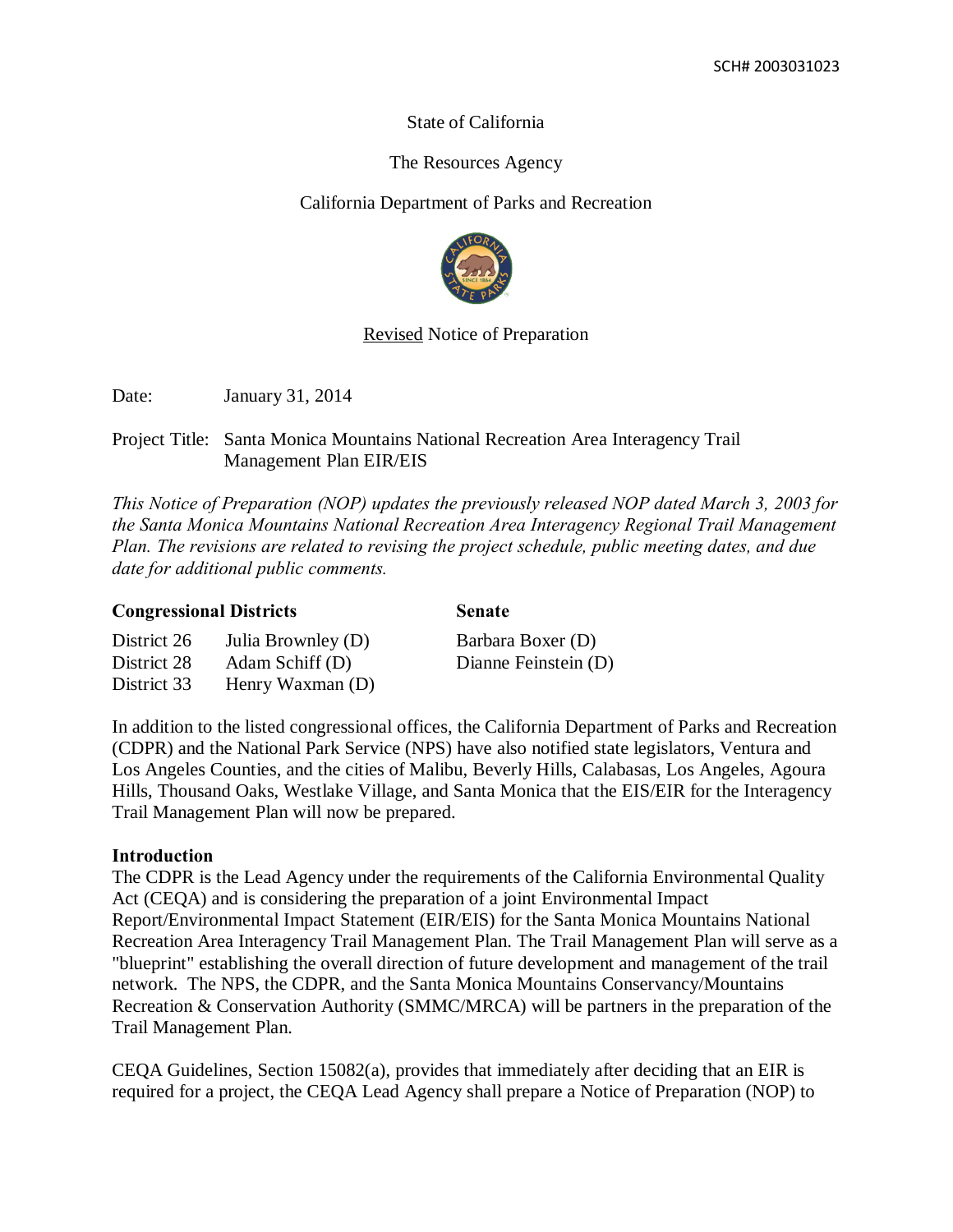inform the Office of Planning and Research (OPR) and all CEQA responsible and trustee agencies of that decision. The purpose of the NOP is to provide responsible agencies and other interested parties with sufficient information describing the proposed project and its potential environmental effects to enable them to make meaningful responses as to the scope and content of the information to be included in the environmental analysis. The project description, location, and probable environmental effects that will be analyzed in the joint EIR/EIS are described in this notice.

### **Background:**

The Santa Monica Mountains National Recreation Area encompasses 153,250 acres, with approximately 84,000 acres of public parkland and protected open space, with the rest in private or other government ownership. Within the national recreation area, there is a 500-mile public trail network made up of trails and dirt service roads. The greater Santa Monica Mountains trail network adjacent to the national recreation area features over 80 additional miles of public trails, several of which feed into the recreation area. Public lands and the trails in the national recreation area are managed by federal, state and local agencies with varying management policies. Additionally, much of the trail network consists of utility and old ranch roads that were inherited with the land and are not necessarily constructed to public trail management standards. After almost 35 years of continuous land acquisition, the public trail network has grown significantly, and several trails now cross parkland jurisdictional boundaries. Because much of the trail network was inherited with land acquisition, there has not been comprehensive planning to assure the trails were constructed for environmental sustainability, or to maximize visitor enjoyment and provide for a variety of recreational trail experiences.

### **NOP Background:**

A Notice of Preparation was initially released March 15, 2003, and a Notice of Intent was originally issued in 2003 (Federal Register, Vol. 68, No. 11, January 16, 2003), with an estimated completion date of 2004 for the joint EIS/EIR. CDPR and the partner agencies held public scoping meetings in 2005 and gathered the public input on conceptual trail policy map alternatives for crafting the draft EIS/EIR. During the initial public scoping period CDPR and the partner agencies received 320 comments. Comments typically ranged from concerns related to use designations to environmental concerns (e.g. erosion, impacts to natural resources, etc.). Owing to lack of funding, CDPR and the partner agencies were unable to continue preparation of the EIS/EIR after the 2005 public scoping effort. State and federal funding for the EIS/EIR has now been secured, and the agencies are reinitiating preparation of the trail management plan and joint EIS/EIR.

#### **California State Parks Contact Person for Questions about the Project:**

Craig Sap, District Superintendent Angeles District California State Parks Address: 1925 Las Virgenes Rd. Calabasas, CA 91302 Telephone: (818) 880-0396 Email: craig.sap@parks.ca.gov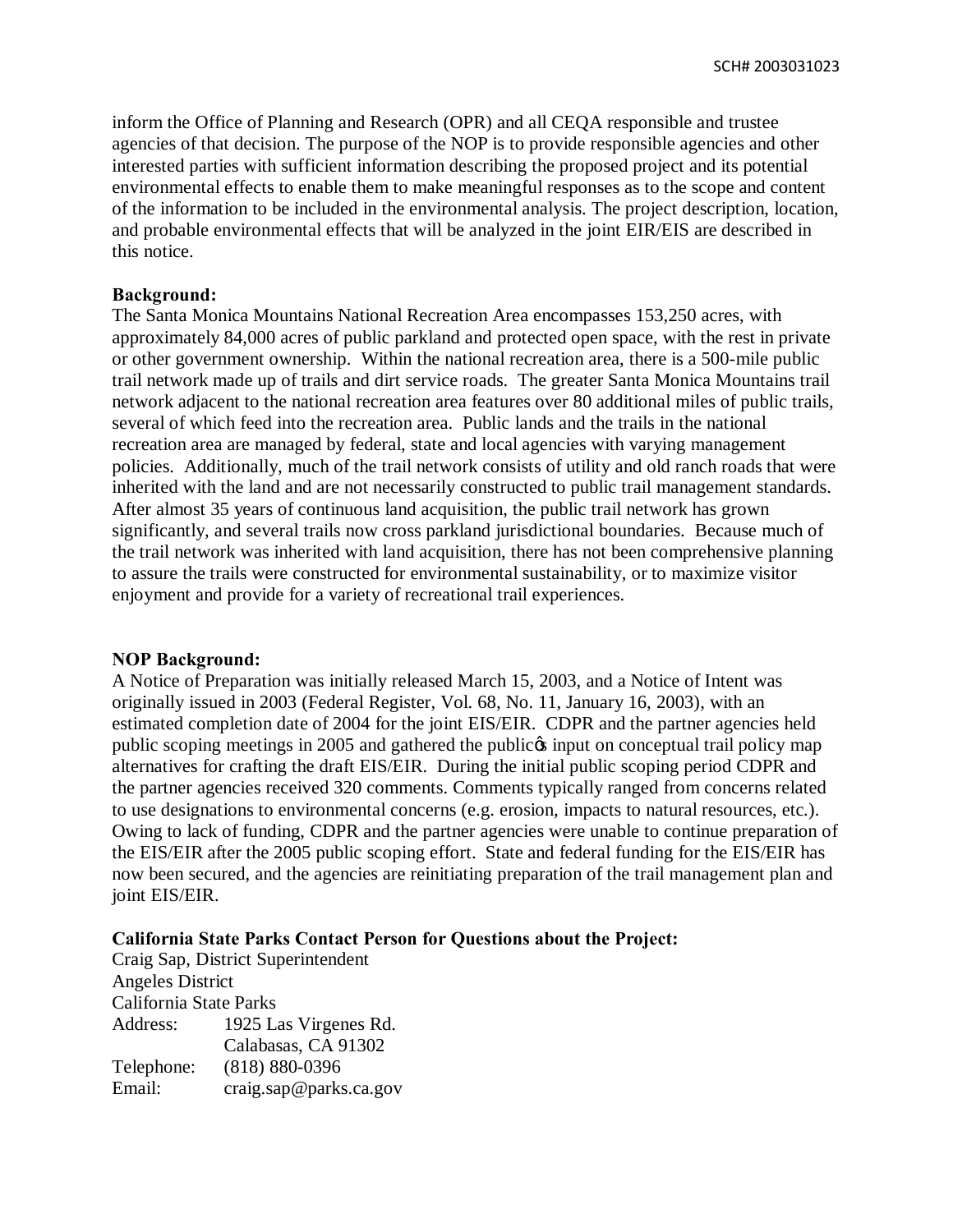SCH# 2003031023

### **Public Scoping:**

Public scoping for a trail plan began with the Santa Monica Mountains Area Recreational Trails (SMMART) project that culminated in the 1997 SMMART Report. Comments on recreational issues were also received during preparation of the SMMNRA General Management Plan (GMP).

After the SMMART process and the SMMNRA GMP scoping, the TMP Planning Team convened in 1998. The team reviewed trail management issues and developed a detailed inventory of trails, trailheads, and camp locations throughout SMMNRA. A Recreational Visitor Survey was carried out in 2002. Trail physical conditions were recorded using the Universal Trail Assessment Process (Beneficial Designs, Inc.). In early 2003, NPS and State Parks issued a Notice of Intent and Notice of Preparation of a joint EIS/EIR. Conceptual trail map alternatives were compiled for public scoping held in September, 2005. The conceptual alternatives were not ready for analysis in a draft EIS/EIR, but rather were presented to illustrate differing trail network development directions and management emphasis. The public offered many comments on the alternatives, trail use, and on specific trails, trailheads, and camps. Lack of funding halted preparation of the TMP EIS/EIR after the 2005 public scoping. Funding has now been secured, and CDPR, NPS and partners are moving forward again with the TMP EIS/EIR.

As CEQA Lead Agency, the CDPR needs to know the views of CEQA responsible and trustee agencies as to the appropriate scope and content of the environmental information that are germane to your agency tesponsibilities in connection with the proposed project. CEQA Guidelines Section 15082(b) provides that the responses of responsible and trustee agencies must be provided within 60 days after receipt of this notice. Please designate a contact person in your agency and send your response, along with appropriate contact information, to the contact information provided below.

Affected agencies, organizations, and the public are also invited to participate in a public scoping meeting for the proposed EIR/EIS consistent with the requirements of CEQA Guidelines Sec. 15082(c). Two public scoping meetings will be conducted for the project. The public scoping meetings will be held at the following dates, times, and locations identified below. Comments received during the public scoping meeting for the EIR/EIS should be limited to specific comments related to scope and breadth of the environmental analysis contained in the EIR/EIS (e.g. environmental resources, range of alternatives, etc.). Public scoping will be limited to written comments collected at the public scoping meetings or through mail, fax, or electronically (online).

**Public Scoping Meeting #1 February 20, 2014 6:30 – 8:30 p.m.** King Gillette Ranch ó Dining Hall 26800 Mulholland Highway Calabasas, CA 91302

**Public Scoping Meeting #2 February 22, 2014, 10:00 a.m. – 12:00 p.m.** Temescal Gateway Park - Woodland Hall 15601 Sunset Blvd. Pacific Palisades, CA 90272